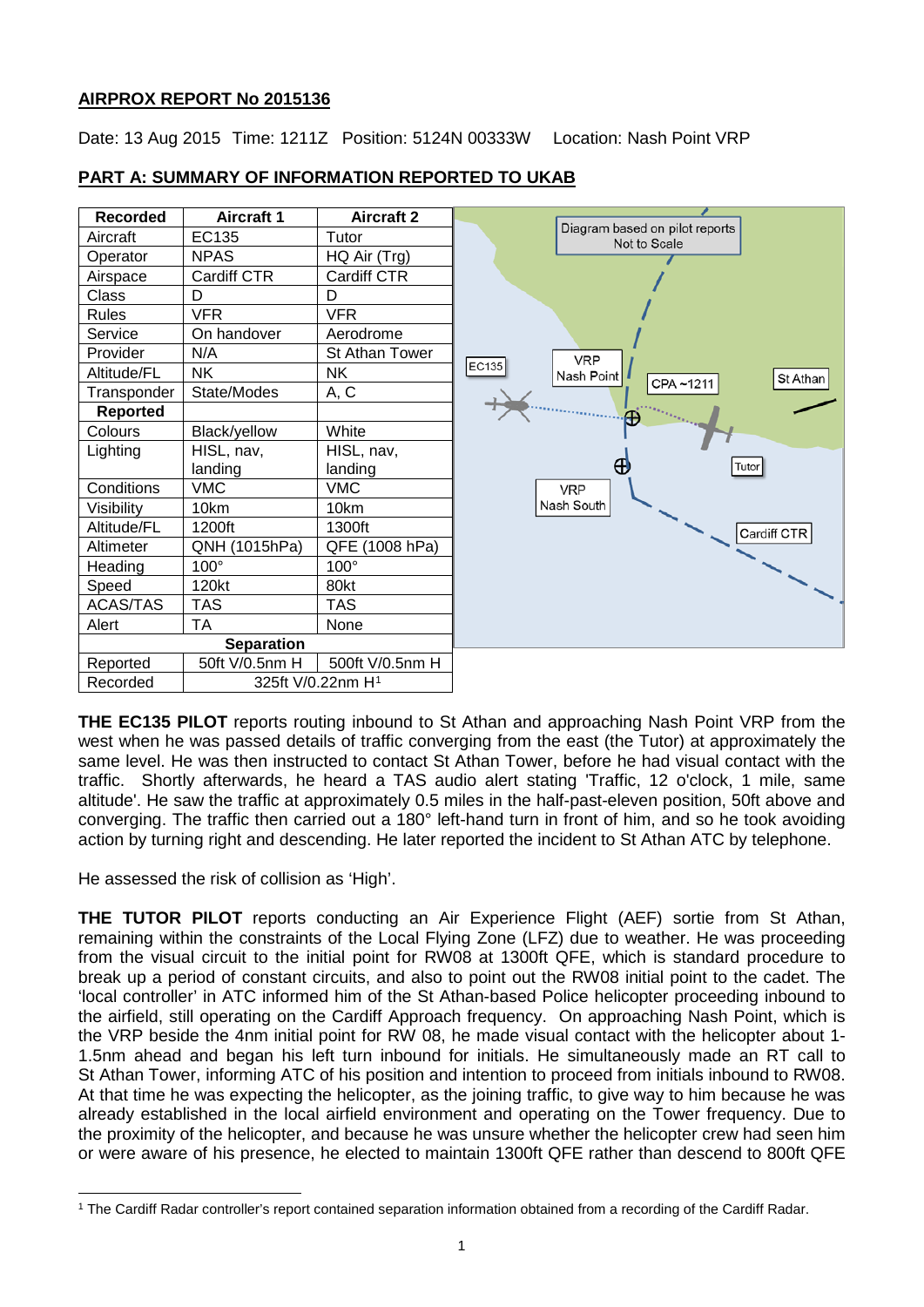for the circuit iaw the local VFR joining procedure for light aircraft and rotary-wing traffic. He judged that this would allow him to maintain a vertical spacing of 500ft from the helicopter should it continue its course and arrive at Nash Point also at 800ft. As he completed the turn inbound to the runway, he looked behind to check the helicopter was where he expected it to be, having not altered its course, some 500ft below and 0.5 mile behind. Having established that he was now ahead and clear, he then accelerated to 120kt, descended to 800ft QFE, and proceeded to the 2nm initial point. He subsequently learned that the helicopter Captain had submitted an Airprox report.

He assessed the risk of collision as 'Low'.

**THE CARDIFF CONTROLLER** reports that the EC135 was inbound to St Athan under VFR and in receipt of a Basic Service, routing via Nash Point not above 1500ft (QNH 1015hPa) under control of Cardiff Radar. The Tutor was operating within the St Athan LFZ between ST Athan and Nash Point, not above 1300ft (QFE 1008hPa) under control of St Athan Tower. The controller advised St Athan of the inbound helicopter and St Athan advised the Cardiff controller of the Tutor a little later, and that the Tutor pilot had been informed of the EC135. The controller issued Traffic Information to the EC135 pilot as he approached Nash point from the west, with the Tutor approaching Nash Point from the east. The EC135 pilot acknowledged the Traffic Information and was transferred to St Athan Tower. At the time of transfer, the aircraft were separated by 150ft vertically and 2.54nm horizontally. The aircraft were observed continuing to converge at Nash Point.

## **Factual Background**

The weather at St Athan was recorded as follows:

METAR EGDX 131150Z 05012KT 9999 BKN015 OVC037 18/14 Q1014 WHT METAR EGDX 131250Z 06012KT 9999 VCSH BKN015 OVC037 18/15 Q1014 WHT

### **Analysis and Investigation**

## **UKAB Secretariat**

The EC135 and Tutor pilots shared an equal responsibility for collision avoidance and not to operate in such proximity to other aircraft as to create a collision hazard<sup>[2](#page-1-0)</sup>. If the incident geometry is considered as head-on or nearly so then both pilots were required to turn to the right<sup>[3](#page-1-1)</sup>. An aircraft operated on or in the vicinity of an aerodrome shall conform with or avoid the pattern of traffic formed by other aircraft in operation<sup>[4](#page-1-2)</sup>.

#### **Comments**

## **HQ Air Command**

The Tutor pilot clearly felt comfortable throughout this incident. He regularly informed ATC of both his intentions and actions and was visual with the EC135. Indeed his remaining at height was a purposeful decision to ensure separation. He would also have been expecting Cardiff ATC to work with the EC135 pilot to provide inbound separation, or for the EC135 pilot to be on the St Athan frequency. The EC135 pilot may have also been expecting more guidance from ATC to provide sequencing and, although it is the EC135 pilot's responsibility to conform to the aerodrome traffic pattern, it is debatable whether the Tutor at 4 miles positioning for initials was still in the traffic pattern. Furthermore, the decision by the Tutor pilot to turn left to intercept the initials point across the path of the EC135 may not have been appropriate. However, both aircraft were in a visual environment, saw each other and took avoiding action before CPA.

#### **Summary**

 $\overline{\phantom{a}}$ 

<span id="page-1-0"></span><sup>2</sup> SERA.3205 Proximity.

<span id="page-1-1"></span><sup>3</sup> SERA.3210 Right-of-way (c) (1) Approaching head-on.

<span id="page-1-2"></span><sup>4</sup> SERA.3225 Operation on and in the Vicinity of an Aerodrome.